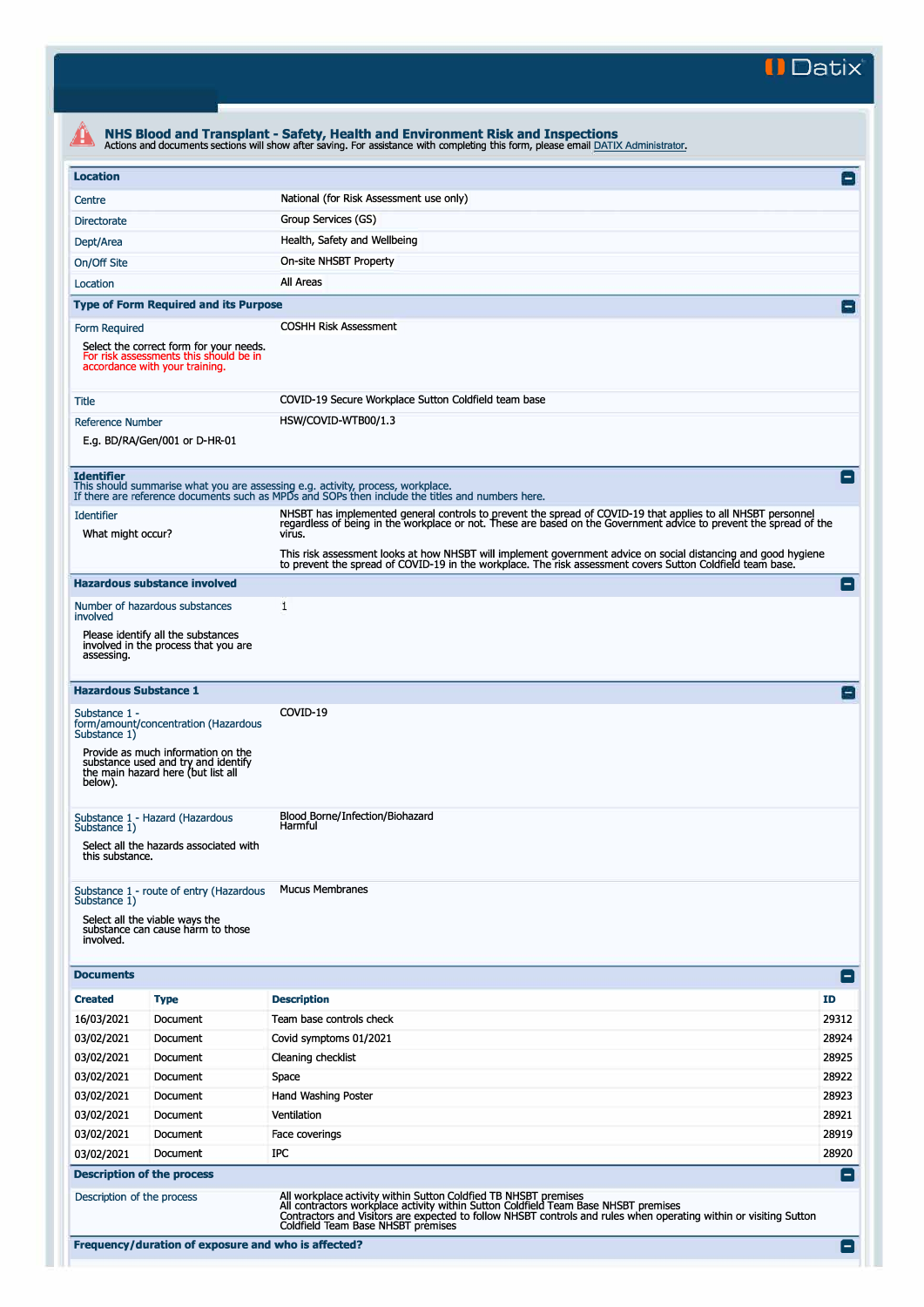Frequency/duration of exposure and who<br>is affected? (Frequency/duration of<br>exposure and who is affected?)

All employees, contractors and visitors can be affected.<br>Believed to be transmitted through;<br>contact with respiratory droplets generated by coughing and sneezing<br>contact with contaminated surfaces<br>aerosol generating proced

 $\blacksquare$ 

e

Ξ

Inherent Risk Grading<br>Inherent risk is an evaluation of the damage that could occur assuming there are no controls are in place or there is catastrophic failure of the controls. It is<br>completed for the activity / assessmen

| <b>Inherent Risk</b>                                                                                                                                                                                                                                                                                                                                                                   |                                                                                                                                                                                                                                                                                                                                                                                                                                                                                                                                                                                                                                                                                                                                                                                                                                                                                                                                                                                                                                                                                                                                                                                                                                                                                                                                                                                                                                | <b>Impact</b>                          |            |                              |            |              |
|----------------------------------------------------------------------------------------------------------------------------------------------------------------------------------------------------------------------------------------------------------------------------------------------------------------------------------------------------------------------------------------|--------------------------------------------------------------------------------------------------------------------------------------------------------------------------------------------------------------------------------------------------------------------------------------------------------------------------------------------------------------------------------------------------------------------------------------------------------------------------------------------------------------------------------------------------------------------------------------------------------------------------------------------------------------------------------------------------------------------------------------------------------------------------------------------------------------------------------------------------------------------------------------------------------------------------------------------------------------------------------------------------------------------------------------------------------------------------------------------------------------------------------------------------------------------------------------------------------------------------------------------------------------------------------------------------------------------------------------------------------------------------------------------------------------------------------|----------------------------------------|------------|------------------------------|------------|--------------|
| Red-Extreme                                                                                                                                                                                                                                                                                                                                                                            | <b>Likelihood</b>                                                                                                                                                                                                                                                                                                                                                                                                                                                                                                                                                                                                                                                                                                                                                                                                                                                                                                                                                                                                                                                                                                                                                                                                                                                                                                                                                                                                              | Negligible                             | Minor      | <b>Moderate</b>              | Major      | Catastrophic |
| Orange-High<br>Yellow-Moderate<br>Green-Low                                                                                                                                                                                                                                                                                                                                            | <b>Almost Certain</b>                                                                                                                                                                                                                                                                                                                                                                                                                                                                                                                                                                                                                                                                                                                                                                                                                                                                                                                                                                                                                                                                                                                                                                                                                                                                                                                                                                                                          |                                        | $\bullet$  | $\bullet$                    | $\bullet$  | $\bullet$    |
|                                                                                                                                                                                                                                                                                                                                                                                        | Likely                                                                                                                                                                                                                                                                                                                                                                                                                                                                                                                                                                                                                                                                                                                                                                                                                                                                                                                                                                                                                                                                                                                                                                                                                                                                                                                                                                                                                         | $\overline{O}$                         | $\bullet$  | $\bullet$                    | $\bullet$  | $\bullet$    |
|                                                                                                                                                                                                                                                                                                                                                                                        | <b>Possible</b>                                                                                                                                                                                                                                                                                                                                                                                                                                                                                                                                                                                                                                                                                                                                                                                                                                                                                                                                                                                                                                                                                                                                                                                                                                                                                                                                                                                                                | $\bullet$                              | $\bigcirc$ | ∩                            | C          | $\bullet$    |
|                                                                                                                                                                                                                                                                                                                                                                                        | <b>Unlikely</b>                                                                                                                                                                                                                                                                                                                                                                                                                                                                                                                                                                                                                                                                                                                                                                                                                                                                                                                                                                                                                                                                                                                                                                                                                                                                                                                                                                                                                | $\bullet$                              | $\bigcap$  | $\bigcap$                    | $\bullet$  | $\bullet$    |
|                                                                                                                                                                                                                                                                                                                                                                                        | Rare                                                                                                                                                                                                                                                                                                                                                                                                                                                                                                                                                                                                                                                                                                                                                                                                                                                                                                                                                                                                                                                                                                                                                                                                                                                                                                                                                                                                                           | $\bullet$                              | $\bullet$  | $\bullet$                    | $\bigcirc$ | $\bigcirc$   |
|                                                                                                                                                                                                                                                                                                                                                                                        |                                                                                                                                                                                                                                                                                                                                                                                                                                                                                                                                                                                                                                                                                                                                                                                                                                                                                                                                                                                                                                                                                                                                                                                                                                                                                                                                                                                                                                | <b>Rating (initial): 16</b><br>Extreme |            | <b>Risk level (initial):</b> |            |              |
| <b>Controls in place</b><br>Best practice is to directly link the controls to the hazards they are reducing and to list them in order of preference according to the hierarchy of control i.e.<br>eliminate, substitute, engineering controls, information, instruction (such as SOPs and SSW), training, supervision, health surveillance and Personal Protective<br>Equipment (PPE). |                                                                                                                                                                                                                                                                                                                                                                                                                                                                                                                                                                                                                                                                                                                                                                                                                                                                                                                                                                                                                                                                                                                                                                                                                                                                                                                                                                                                                                |                                        |            |                              |            |              |
| Controls in place<br>E.G. "Gloves available to wear-YES"<br>For COSHH assessments please<br>consider other controls e.g. Health<br>Surveillance.                                                                                                                                                                                                                                       | The additional local controls are summarised below:<br>Individuals must;<br>nunitional struct, if showing any symptoms of COVID-19 symptoms include high temperature and/or new and<br>continuous cough or a loss of, or change in, your normal sense of taste or smell (anosmia)<br>Avoid contact with someone<br>Avoid use of public transport, when possible<br>Avoid use or public transport, when possible.<br>Wash hands regularly as per government and NHSBT advice:<br>- Upon entering and prior to leaving a workplace.<br>- Before and after eating or smoking.<br>- After coughing or smezing<br>The disposable tissues and dispose of immediately after use into the nearest waste bin or clinical waste bin<br>Individuals must also wear an appropriate FFP2 face mask<br>When on site, all Visitors / Contractors to sign in and<br>Controls - Team Base<br>Reduce number of staff working in specific areas of the team base to support social distance measures<br>- Garage floor - 4<br>- Meeting room - 4<br>- Offices - 2<br>- Kitchen/diner - 3<br>Ensure fresh air ventilation at all times wherever possible<br>Ensure all shared touch points on the cleaning checklist are cleaned daily after use<br>Cleaning equipment has made available in work areas;<br>Ventilation in shared areas<br>Reduced number of meetings, but if held, reduced numbers attending and strict social distancing must be |                                        |            |                              |            |              |
|                                                                                                                                                                                                                                                                                                                                                                                        | maintained<br>Adjust Workstation layout to accommodate social distancing quidance<br>happen for the areas to allow more space between workstations<br>Rearrange areas to allow more space between workstations<br>Variety of signs to remind staff about social distancing, wearing a face mask, increase ventilation and<br>washing techniques.<br>Good housekeeping and hygiene to be maintained in the workplace.<br>Daily communications to emphasise social distancing.<br>Gloves worn whilst cleaning<br>Cleaning logs to be completed, signed, dated and records retained.<br>All face masks to be disposed of in clinical waste bins<br>Managers must;<br>Ensure these measures are implemented and maintained at all times                                                                                                                                                                                                                                                                                                                                                                                                                                                                                                                                                                                                                                                                                            |                                        |            |                              |            |              |
|                                                                                                                                                                                                                                                                                                                                                                                        | June 21 review - no changes<br>Dec 21 review - no changes<br>Feb21 review - no changes                                                                                                                                                                                                                                                                                                                                                                                                                                                                                                                                                                                                                                                                                                                                                                                                                                                                                                                                                                                                                                                                                                                                                                                                                                                                                                                                         |                                        |            |                              |            |              |
| <b>Emergency Preparedness</b>                                                                                                                                                                                                                                                                                                                                                          |                                                                                                                                                                                                                                                                                                                                                                                                                                                                                                                                                                                                                                                                                                                                                                                                                                                                                                                                                                                                                                                                                                                                                                                                                                                                                                                                                                                                                                |                                        |            |                              |            |              |
| Storage and disposal / accidental release<br>and fire fighting requirements                                                                                                                                                                                                                                                                                                            | N/A                                                                                                                                                                                                                                                                                                                                                                                                                                                                                                                                                                                                                                                                                                                                                                                                                                                                                                                                                                                                                                                                                                                                                                                                                                                                                                                                                                                                                            |                                        |            |                              |            |              |
| <b>First Aid Measures</b>                                                                                                                                                                                                                                                                                                                                                              | If individuals are displaying any symptoms of COVID -19 as listed above, inform the Line Manager, individual<br>concerned to go home and follow government guidelines.                                                                                                                                                                                                                                                                                                                                                                                                                                                                                                                                                                                                                                                                                                                                                                                                                                                                                                                                                                                                                                                                                                                                                                                                                                                         |                                        |            |                              |            |              |

Final risk Grading<br>Residual risk is an evaluation of the damage that could occur after taking into account the effectiveness of current controls. It is completed for the activity /<br>assessment as a whole.

| <b>Residual Risk</b>                          |                       | Impact              |                |                              |           |              |
|-----------------------------------------------|-----------------------|---------------------|----------------|------------------------------|-----------|--------------|
| Red-Extreme<br>Orange-High<br>Yellow-Moderate | Likelihood            | <b>Negligible</b>   | <b>Minor</b>   | Moderate                     | Major     | Catastrophic |
| Green-Low                                     | <b>Almost Certain</b> | $\bigcirc$          | $\bullet$      | $\bullet$                    | $\bullet$ | $\bullet$    |
|                                               | Likely                | $\bigcirc$          | $\bullet$      | $\bullet$                    | $\bullet$ | $\bullet$    |
|                                               | <b>Possible</b>       | $\bullet$           | $\overline{O}$ | $\bullet$                    | $\bullet$ | $\bullet$    |
|                                               | <b>Unlikely</b>       | $\bullet$           | $\circ$        | $\bigcirc$                   | $\bullet$ | $\bullet$    |
|                                               | Rare                  | $\bullet$           | $\bullet$      | $\bullet$                    | $\bullet$ | $\bigcirc$   |
|                                               |                       | Rating (current): 4 |                | <b>Risk level (current):</b> |           |              |
|                                               |                       | Moderate            |                |                              |           |              |

Additional control measures to reduce risk<br>When adding actions they should be targeting the highest risk areas to help reduce the residual risk from the activity.<br>Please note that you will have to save this record before t